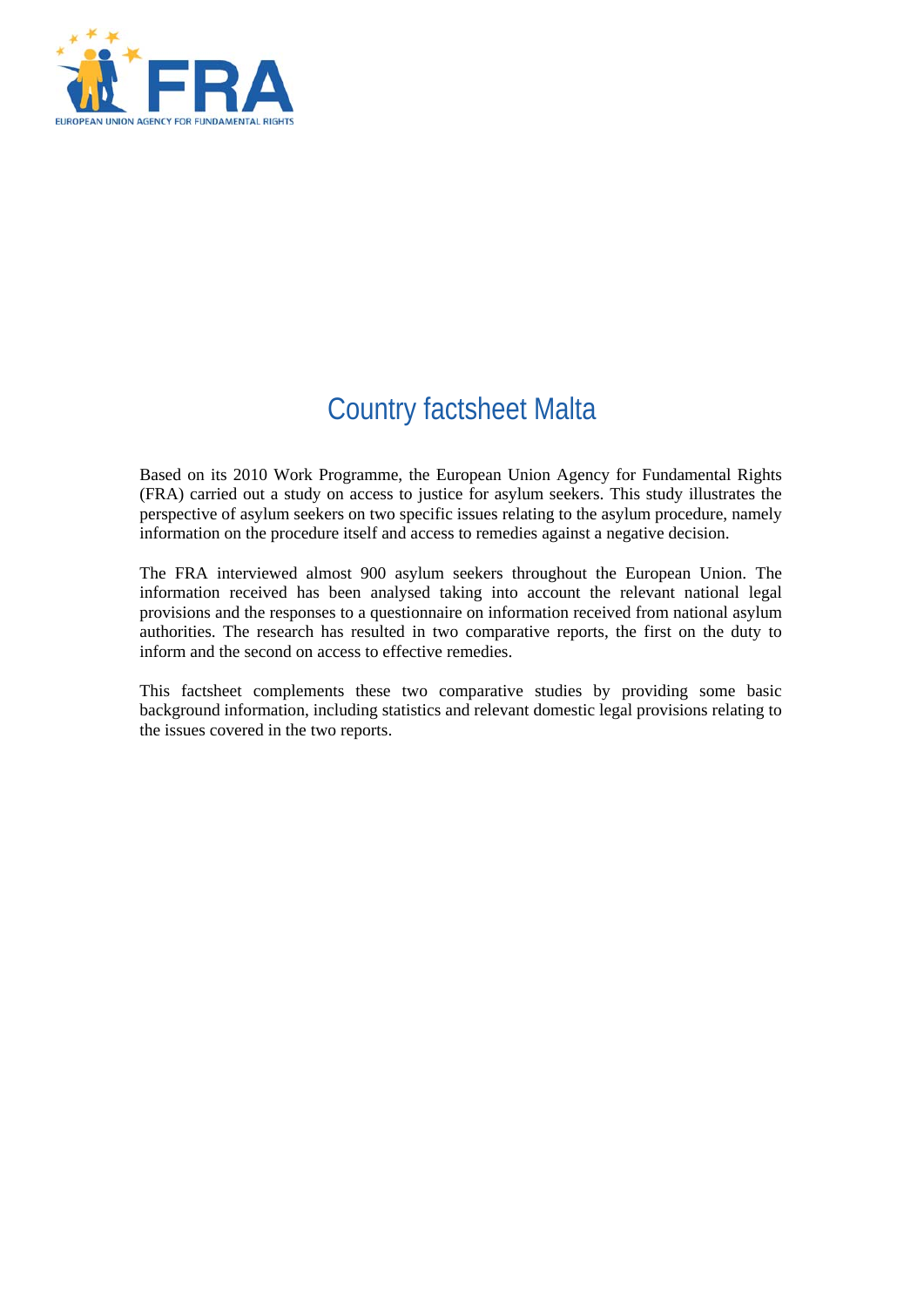## 1. Statistics

**Statistics on asylum applications (Total and top 10 nationalities)**

| <b>2009 Top 10 Nationalities</b> |       | 2008 Top 10 Nationalities |       |  |
|----------------------------------|-------|---------------------------|-------|--|
| Total                            | 2,385 | Total                     | 2,605 |  |
| Somalia                          | 1,445 | Somalia                   | 1,080 |  |
| Nigeria                          | 280   | <b>Ivory Coast</b>        | 260   |  |
| Eritrea                          | 270   | Nigeria                   | 220   |  |
| Mali                             | 105   | Mali                      | 210   |  |
| <b>Ivory Coast</b>               | 45    | Eritrea                   | 175   |  |
| Sudan                            | 40    | Ghana                     | 105   |  |
| Ethiopia                         | 35    | Ethiopia                  | 95    |  |
| Bangladesh                       | 25    | Niger                     | 95    |  |
| Burkina Faso                     | 20    | Togo                      | 70    |  |
| Guinea                           | 20    | Gambia                    | 45    |  |

**Statistics on first instance asylum decisions (Total positive decisions - top five nationalities)** 

| 2009     |                                                     |                                           |                           |                 |                                        |                                       |                                                   |
|----------|-----------------------------------------------------|-------------------------------------------|---------------------------|-----------------|----------------------------------------|---------------------------------------|---------------------------------------------------|
|          | <b>Geneva</b><br><b>Convention</b><br><b>Status</b> | <b>Subsidiary</b><br>protection<br>status | Humanitarian <sup>1</sup> | <b>Rejected</b> | <b>Total</b><br>number of<br>decisions | <b>Total</b><br>positive<br>decisions | Recognition<br>rate <sup>2</sup><br>$\frac{1}{2}$ |
| Total    | 20                                                  | 1.660                                     | 10                        | 885             | 2.575                                  | 1,690                                 | 65.6                                              |
| Somalia  | 0                                                   | 1,445                                     |                           | 125             | 1,570                                  | 1,445                                 | 92.0                                              |
| Eritrea  |                                                     | 190                                       |                           | 20              | 220                                    | 195                                   | 88.6                                              |
| Sudan    | 0                                                   | 20                                        |                           | 25              | 45                                     | 20                                    | 44.4                                              |
| Mali     | 0                                                   |                                           |                           | 135             | 140                                    |                                       | 3.6                                               |
| Ethiopia |                                                     |                                           |                           | 15              | 20                                     |                                       | 25.0                                              |

**Statistics on final decisions (Total positive decisions - top five nationalities)** 

| 2009               |                                              |                                           |                           |                 |                                        |                                       |                                                   |
|--------------------|----------------------------------------------|-------------------------------------------|---------------------------|-----------------|----------------------------------------|---------------------------------------|---------------------------------------------------|
|                    | Geneva<br><b>Convention</b><br><b>Status</b> | <b>Subsidiary</b><br>protection<br>status | Humanitarian <sup>1</sup> | <b>Rejected</b> | <b>Total</b><br>number of<br>decisions | <b>Total</b><br>positive<br>decisions | Recognition<br>rate <sup>2</sup><br>$\frac{0}{2}$ |
| Total              |                                              |                                           |                           | 475             | 475                                    |                                       | 0.0                                               |
| Nigeria            | 0                                            |                                           |                           | 95              | 95                                     |                                       | 0.0                                               |
| <b>Ivory Coast</b> |                                              |                                           |                           | 85              | 85                                     |                                       | 0.0                                               |
| Mali               | 0                                            |                                           |                           | 75              | 75                                     |                                       | 0.0                                               |
| Somalia            |                                              |                                           |                           | 50              | 50                                     |                                       | 0.0                                               |
| Ghana              |                                              |                                           |                           | 45              | 45                                     |                                       | 0.0                                               |

*Notes: These tables are based on categories used by Eurostat. The way Eurostat presents its data may not necessarily correspond to categories used at national level. This can particularly be the case with statistics provided under 'humanitarian status'. For a more detailed understanding of the data, the reader is invited to consult national statistics at: [http://www.mjha.gov.mt/page.aspx?pageid=160.](http://www.mjha.gov.mt/page.aspx?pageid=160)* 

*Data has been rounded to the nearest 5. Due to the rounding, the sum of individuals may not necessarily match the given total. 0 means less than 3; n.a. = not available.* 

<sup>1</sup> Covering persons granted authorisation to stay for **humanitarian reasons** under national law by *administrative or judicial bodies. It includes persons who are not eligible for international protection as currently defined in the first stage legal instruments but are nonetheless protected against removal under the obligations that are imposed on all Member States by international refugee or human rights instruments or on the basis of principles flowing from such instruments.* 

*2 The recognition rate corresponds to the proportion of positive first instance or final on appeal decisions out of the total number of decisions in 2009. Positive decisions include the provision of refugee status, subsidiary protection and humanitarian protection (where data is available).* 

*Source: [Eurostat](http://epp.eurostat.ec.europa.eu/), Data extracted on 01 September 2010.*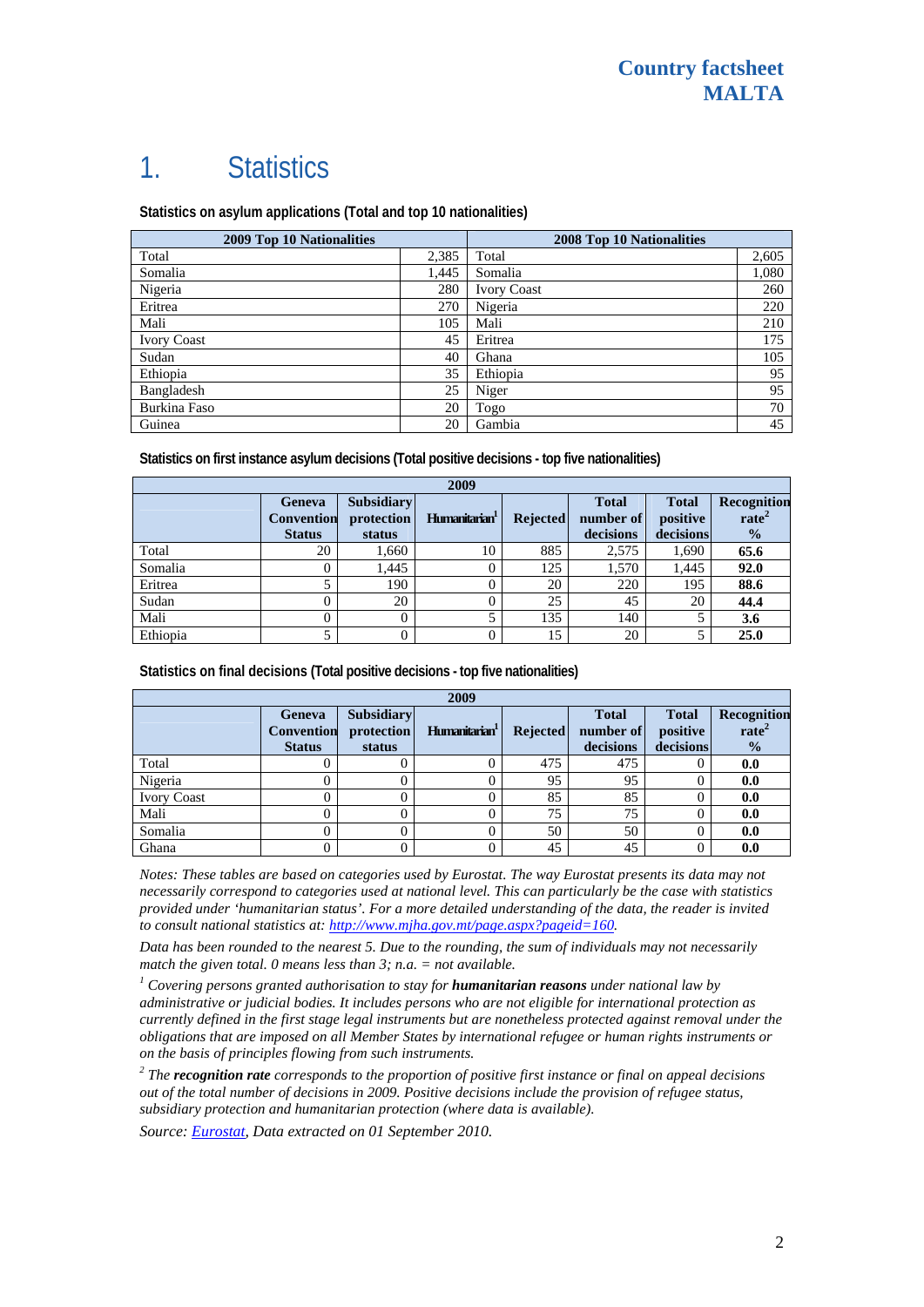# 2. Background Information

### Asylum legislation[1](#page-2-0)

#### [Refugees Act \(Chapter 420\)](http://docs.justice.gov.mt/lom/legislation/english/leg/vol_13/chapt420.pdf)

[Procedural Standards in Examining Applications for Refugee Status Regulations \(2008\)](http://docs.justice.gov.mt/lom/Legislation/English/SubLeg/420/07.pdf)

### Asylum authorities

#### **First instance authority**

[Office of the Commissioner for Refugees](http://www.mjha.gov.mt/page.aspx?pageid=160) – Ministry for Justice and Home Affairs

**Second instance authority** 

Refugee Appeals Board

# 3. Duty to inform asylum seekers

The applicant shall be informed in time of the procedure to be followed and of his rights and obligations during the procedure in a language, which he/she may reasonably be supposed to understand (Article 4(2), Procedural Standards in Examining Applications for Refugee Status Regulations). Furthermore, the asylum seeker shall be informed about the possible consequences of not complying with his/her obligations and not cooperating with the authorities. The asylum seeker has the right to consult the UNHCR (Article 8(1)).

In August 2010, the Office of the Refugee Commissioner provided the following information to the FRA as regards written information materials.

| <b>Written information</b><br>materials | Information leaflet translated into 10 languages.                       |  |  |  |  |
|-----------------------------------------|-------------------------------------------------------------------------|--|--|--|--|
| <b>Provided when?</b>                   | At the time of lodging the asylum application and during the interview. |  |  |  |  |
| Provided by whom?                       | Office of the Refugee Commissioner.                                     |  |  |  |  |
| Has an evaluation of                    |                                                                         |  |  |  |  |
| information tools been                  | No.                                                                     |  |  |  |  |
| carried out?                            |                                                                         |  |  |  |  |

## 4. Effective Remedy

### Type of procedures

In addition to the regular procedure, the Refugee Act provides for an accelerated procedure in its Article 23. This is used when the application appears *prima facie* to be manifestly unfounded or inadmissible; applications are considered inadmissible in case of safe third country, safe country of origin, or if the Dublin II Regulation applies (Article 24). The

<span id="page-2-0"></span>The legal information in this factsheets has been updated to reflect the situation on 1 September 2010.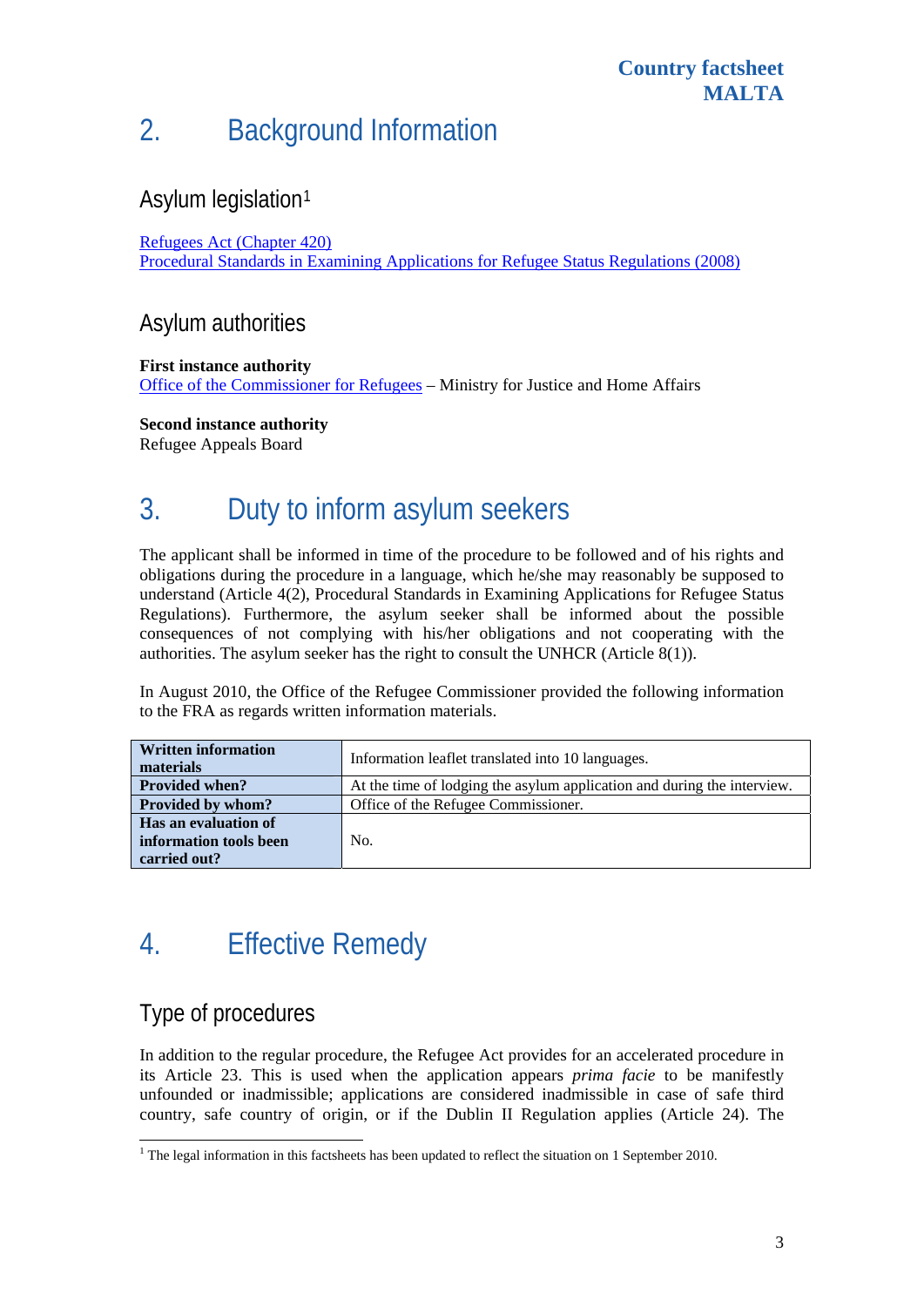Commissioner shall decide on the admissibility or on the rejection as manifestly unfounded within three working days.

A person may make a subsequent application after a final decision has been issued. Such application will only be considered if new facts or findings are submitted to the Refugee Commissioner (Article 7A), otherwise the application shall be considered as unfounded (Article 5(5)(c), Procedural Standards in Examining Applications for Refugee Status Regulations). Identical subsequent applications are to be considered as inadmissible (Article 24(1)(f)).

### Duty to state reasons for rejection and procedure to appeal

The asylum seeker shall be given notice, in a reasonable time, of the decision on his/her application. He/she shall be informed of the result of the decision, in a language that he/she may reasonably be supposed to understand, when the asylum seeker is not assisted or represented by a legal adviser and when free legal assistance in not available (Article 4(2)(e), Procedural Standards in Examining Applications for Refugee Status Regulations). The decision shall indicate in writing the reasons in fact and in law for a rejection of the application and shall include information for the applicant on his/her right to challenge the decision before the Refugee Appeals Board (Article 9(2), Procedural Standards in Examining Applications for Refugee Status Regulations). In case of subsequent applications, the applicant has to be informed of the outcome of the examination and of his/her right of appeal (Article 7A(3)).

#### Time limits for appeal

1

Appeals against recommendations issued by the Commissioner shall be lodged with the Refugee Appeals Board within 15 days from the notification of the recommendation (Article 7(2)).

The recommendation made by the Commissioner to consider the application as manifestly unfounded or as inadmissible has to be submitted to the Chairman of the Refugee Appeals Board, who shall examine the case within three working days. The Chairman's decision on the application as manifestly unfounded or inadmissible is final, without any possibility to appeal (Article 23(4) in conjunction with Article 24(2)). Where the application is considered not to be manifestly unfounded, it shall be examined under the regular procedure with 15 days time limit for lodging an appeal.

| <b>Type of procedure</b>                             | <b>Time limits</b>    | <b>Right to remain</b>                                                                                                             |
|------------------------------------------------------|-----------------------|------------------------------------------------------------------------------------------------------------------------------------|
| Regular procedure                                    | 15 days               | Automatic suspensive effect                                                                                                        |
| Accelerated procedure,<br>including Dublin           | Automatic<br>referral | Case is forwarded <i>ex officio</i> to the Refugee<br>Appeals Board which decision is final, without any<br>possibility for appeal |
| Procedure on subsequent<br>applications <sup>2</sup> | $15 \text{ days}$     | Automatic suspensive effect                                                                                                        |

<span id="page-3-0"></span><sup>2</sup> There are no specific legislative provisions regulating the time limit and the right to remain of the asylum seeker once a negative decision has been rendered by the determining authority in the procedure on subsequent applications. Therefore, it is assumed that in such cases the procedure will follow the provisions applicable for the regular procedure.